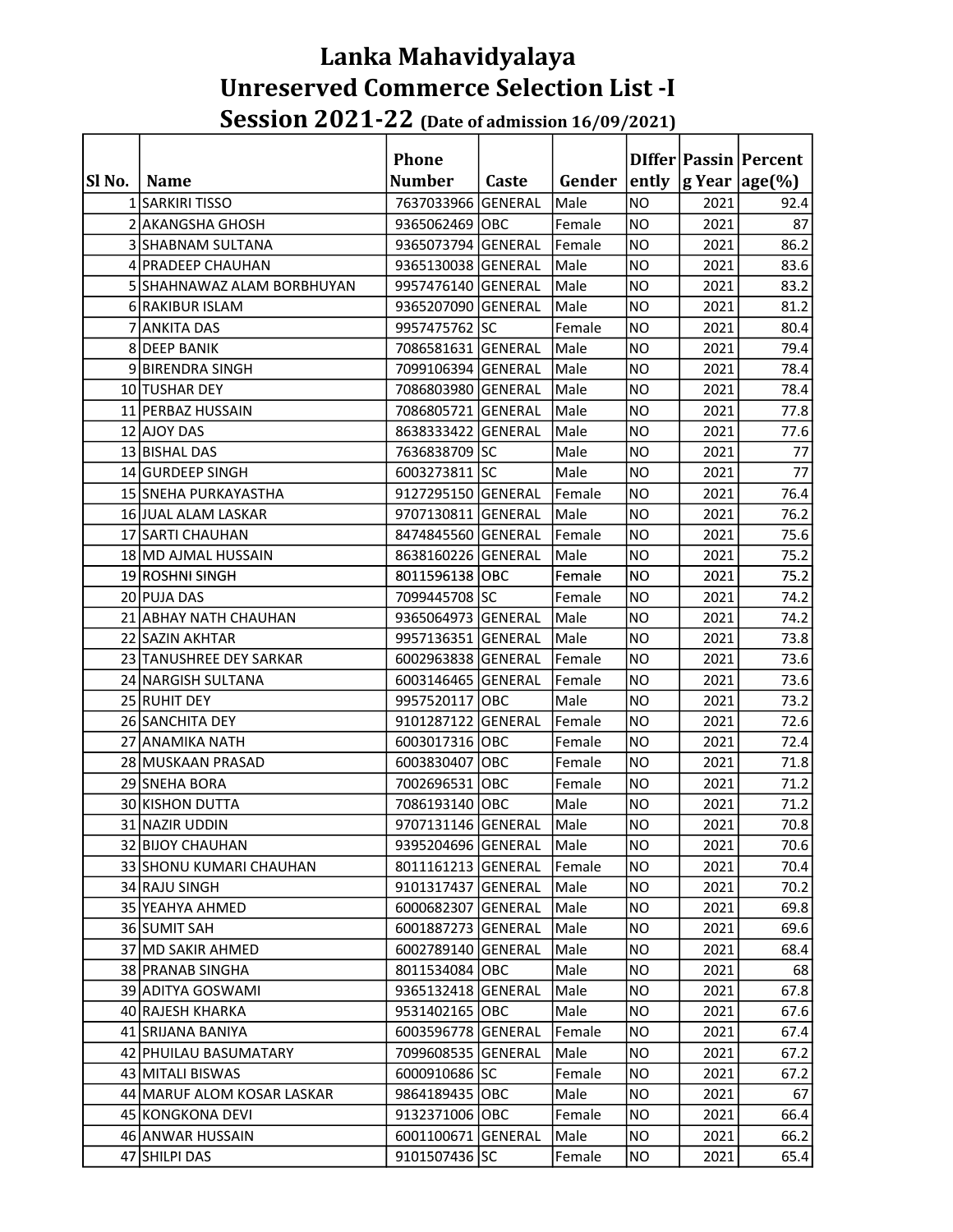| 48 DIPAMONI DAULAGUPHU     | 7896044426 ST(P)   | Female | <b>NO</b> | 2021 | 65.4 |
|----------------------------|--------------------|--------|-----------|------|------|
| 49 ZAKRIA BORBHUYAN        | 9435251117 GENERAL | Male   | <b>NO</b> | 2021 | 65.4 |
| 50 RAHUL DAS               | 9678199730 GENERAL | Male   | <b>NO</b> | 2021 | 65   |
| 51 MONALISHA SHILL         | 6901190258 OBC     | Female | <b>NO</b> | 2021 | 64.8 |
| 52 JJUBAIR AHMED TAFADAR   | 6002741167 GENERAL | Male   | <b>NO</b> | 2021 | 64.8 |
| 53 MONALISHA SHILL         | 7099446265 GENERAL | Female | <b>NO</b> | 2021 | 64.8 |
| 54 SUBRATA DEBNATH         | 8822025491 OBC     | Male   | <b>NO</b> | 2021 | 64.6 |
| 55 UDIT DEY                | 9954133084 GENERAL | Male   | <b>NO</b> | 2021 | 64.6 |
| 56 SHYAMALI RANI ACHARJEE  | 7086973051 GENERAL | Female | <b>NO</b> | 2021 | 64.4 |
| 57 SRIBASH DAS             | 7636903480 SC      | Male   | <b>NO</b> | 2021 | 64.4 |
| 58 PUSHPA TIMUNGPI         | 6003552814 ST(H)   | Female | <b>NO</b> | 2021 | 64.2 |
| 59 SAHEB UDDIN CHOWDHURY   | 8638480773 GENERAL | Male   | <b>NO</b> | 2021 | 64   |
| 60 MARUF AHMED BARBHUYAN   | 6001157291 GENERAL | Male   | <b>NO</b> | 2020 | 63.4 |
| 61 NEHA NAYAK              | 9707223387 OBC     | Female | <b>NO</b> | 2021 | 63.2 |
| 62 ALOK PAUL               | 6002983419 OBC     | Male   | <b>NO</b> | 2021 | 63   |
| 63 ABINASH KOWAR           | 8822101052 OBC     | Male   | <b>NO</b> | 2021 | 62.8 |
| 64 ROHIT KHARIKAPSA        | 7099294376 ST(H)   | Male   | <b>NO</b> | 2021 | 62.8 |
| 65 KALIM UDDIN LASKAR      | 9864834369 GENERAL | Male   | <b>NO</b> | 2021 | 62.4 |
| 66 Syedanjumparbez         | 9365482515 GENERAL | Male   | <b>NO</b> | 2021 | 62.4 |
| 67 ABUL HUSSAIN            | 7663902049 GENERAL | Male   | <b>NO</b> | 2021 | 62   |
| 68 BISWAJIT DAS            | 8822485761 SC      | Male   | <b>NO</b> | 2021 | 61.6 |
| 69 KARAN BISWAKARMA        | 8471869195 OBC     | Male   | <b>NO</b> | 2021 | 61.2 |
| 70 SHIBAYON CHANDA         | 6003086225 OBC     | Male   | <b>NO</b> | 2021 | 61.2 |
| 71 PRIYANGSHU BHOWMIK      | 6001329730 GENERAL | Male   | <b>NO</b> | 2021 | 61.2 |
| 72 RIA SAHA                | 6901712016 GENERAL | Female | <b>NO</b> | 2021 | 60.8 |
| 73 ALI FAISAL              | 9132235255 GENERAL | Male   | <b>NO</b> | 2021 | 60.4 |
| 74 NAJIMUL HOQUE BORBHUYAN | 9365330149 GENERAL | Male   | <b>NO</b> | 2021 | 60.4 |
| 75 CHANDANI SINGH          | 9954639983 GENERAL | Female | <b>NO</b> | 2021 | 60.2 |

# Lanka Mahavidyalaya

# OBC Commerce Selection List -I

### Session 2021-22 (Date of admission 16/09/2021)

|        |                       | <b>Phone</b>   |       |        |                |      | DIffer   Passin   Percent               |
|--------|-----------------------|----------------|-------|--------|----------------|------|-----------------------------------------|
| SI No. | <b>Name</b>           | <b>Number</b>  | Caste | Gender |                |      | ently $ g \text{ Year}  \text{age}(\%)$ |
|        | 1 MALEM NGANBA SINGHA | 8011166528 OBC |       | Male   | <b>YES</b>     | 2021 | 58.8                                    |
|        | 2 SAYAN BHOWMICK      | 8876732062 OBC |       | Male   | <b>NO</b>      | 2021 | 57.6                                    |
|        | 3 NEHA SAH            | 9957164900 OBC |       | Female | N <sub>O</sub> | 2021 | 57.2                                    |
|        | 4 ROHIT SAHU          | 9365120051 OBC |       | Male   | NO.            | 2021 | 57.2                                    |
|        | 5 PINKU DEY           | 6900401674 OBC |       | Male   | NO.            | 2021 | 56.8                                    |
|        | 6 OM PRAKASH CHAUHAN  | 6001958774 OBC |       | Male   | NO.            | 2021 | 55.4                                    |
|        | 7 IADITYA CHOUHAN     | 6001738811 OBC |       | Male   | NO.            | 2021 | 52.4                                    |
|        | 8 RAJU CHETRY         | 9394036821 OBC |       | Male   | N <sub>O</sub> | 2021 | 51                                      |
|        | 9 ASHUTOSH CHAUHAN    | 6003190853 OBC |       | Male   | NO.            | 2021 | 49.2                                    |
|        | <b>10 ANU CHETRY</b>  | 6002494091 OBC |       | Female | <b>NO</b>      | 2021 | 48.6                                    |
|        | 11 BIBEK GHOSH        | 9864740824 OBC |       | Male   | <b>NO</b>      | 2021 | 44.6                                    |
|        | <b>12 SOURAV PAUL</b> | 7002058331 OBC |       | Male   | <b>NO</b>      | 2021 | 43.6                                    |
|        | 13 NOBORAJ PRADHAN    | 6003139855 OBC |       | Male   | NO.            | 2021 | 41.6                                    |
|        | 14 VISHAL PRASAD      | 9864546089 OBC |       | Male   | NO.            | 2020 | 41                                      |
|        | 15 GOBINDA SAHU       | 8822773151 OBC |       | Male   | NO.            | 2021 | 40.6                                    |
|        | 16 RABINDAR YADAV     | 8134873060 OBC |       | Male   | NO.            | 2020 | 35.4                                    |
|        | 17 RISHAB DEV         | 9864182056 OBC |       | Male   | <b>NO</b>      | 2021 | 32.2                                    |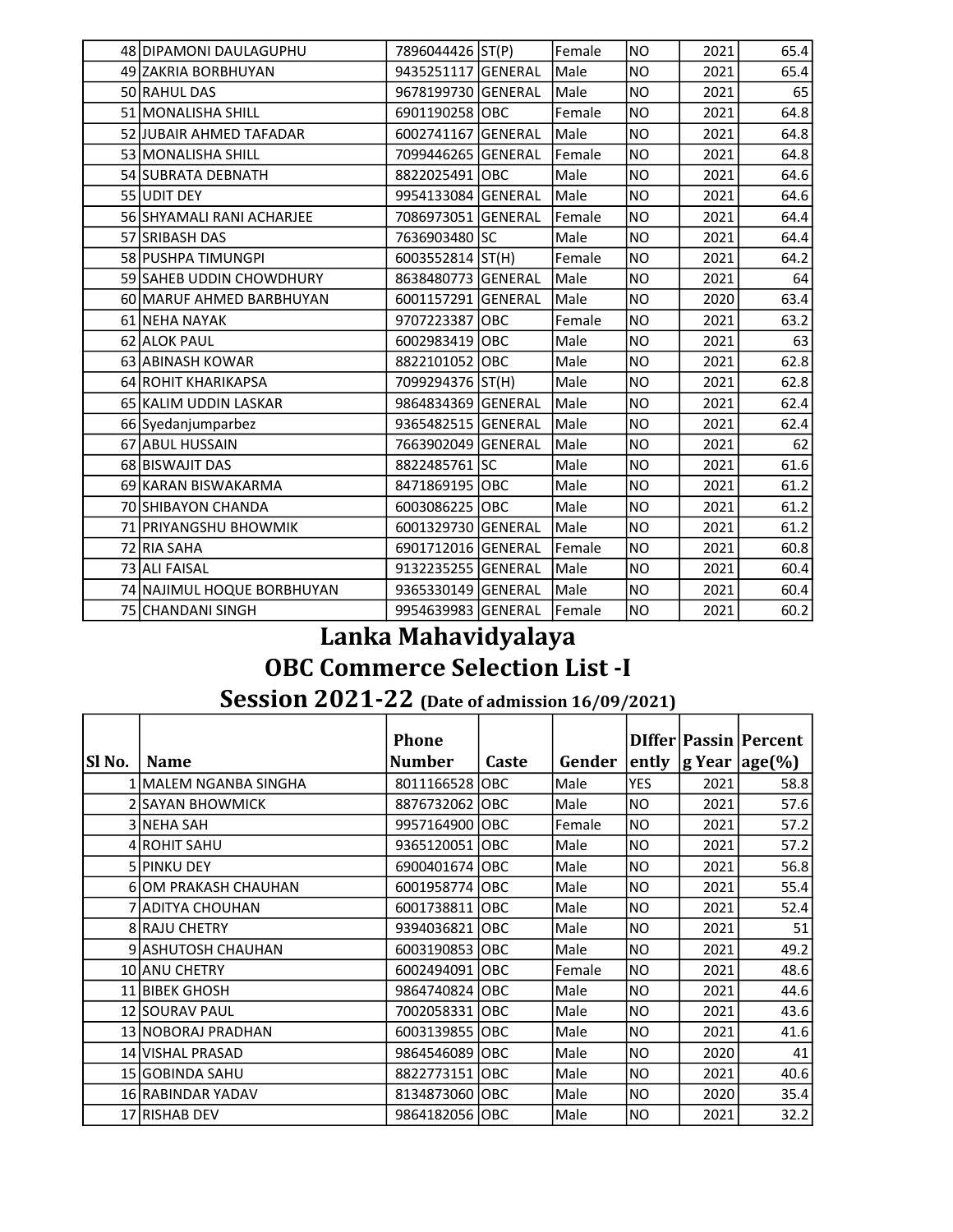#### Lanka Mahavidyalaya SC Commerce Selection List -I Session 2021-22 (Date of admission 16/09/2021)

|               |                       | <b>Phone</b>  |              |               |       |      | DIffer Passin Percent        |
|---------------|-----------------------|---------------|--------------|---------------|-------|------|------------------------------|
| <b>SI No.</b> | <b>Name</b>           | Number        | <b>Caste</b> | Gender        | ently |      | $ g \text{ Year}   age(\%) $ |
|               | 1 RAHUL DAS           | 9707207765 SC |              | Male          | INO   | 2021 | 59.4                         |
|               | 2 RAHUL DAS           | 8135923358 SC |              | Male          | INO   | 2021 | 58.6                         |
|               | <b>3 SUMIT SARKAR</b> | 9365257467 SC |              | Male          | INO   | 2021 | 56.8                         |
|               | 4 SHUSANTA DAS        | 9859781752 SC |              | Male          | INO   | 2021 | 56.6                         |
|               | <b>5 SHUSANTA DAS</b> | 9365275764 SC |              | Male          | INO   | 2020 | 56.6                         |
|               | 6 TINA DAS            | 9954151294 SC |              | <b>Female</b> | INO   | 2021 | 56.4                         |
|               | 7 MAMPI DAS           | 8134958523 SC |              | Female        | INO   | 2021 | 54.8                         |
|               | 8 Sunita Malakar      | 7099497295 SC |              | <b>Female</b> | INO   | 2021 | 52.6                         |
|               | 9 PINTU DAS           | 8011200715 SC |              | Male          | INO   | 2021 | 51.5                         |

# Lanka Mahavidyalaya ST(P) Commerce Selection List -I

|        | <b>Session 2021-22</b> (Date of admission 16/09/2021) |                        |       |             |           |      |                                                            |  |  |  |
|--------|-------------------------------------------------------|------------------------|-------|-------------|-----------|------|------------------------------------------------------------|--|--|--|
| Sl No. | <b>Name</b>                                           | <b>Phone</b><br>Number | Caste | Gender      | ently     |      | <b>DIffer Passin Percent</b><br>$\lg$ Year $\lg$ e $(\% )$ |  |  |  |
|        | <b>1 JOHN ENGTI</b>                                   | 8812076474 ST(P)       |       | <b>Male</b> | INO       | 2021 | 54.8                                                       |  |  |  |
|        | 2 SENGKU SANGMA                                       | 9394677857 ST(P)       |       | Male        | INO       | 2021 | 54.4                                                       |  |  |  |
|        | <b>3 JYOTI SARANIYA</b>                               | 9678937290 ST(P)       |       | Male        | INO       | 2021 | 46.8                                                       |  |  |  |
|        | 4 JAUSRANG DAIMARY                                    | 8011149997 ST(P)       |       | Male        | INO       | 2021 | 44.5                                                       |  |  |  |
|        | <b>5 DEVID KAMPRAI</b>                                | 7637807801 ST(P)       |       | Male        | <b>NO</b> | 2021 | 44                                                         |  |  |  |
|        | 6 PROFFULO SANGMA                                     | 7086192809 ST(P)       |       | Male        | INO       | 2021 | 43.4                                                       |  |  |  |
|        | 7 PROFFULO SANGMA                                     | 9394677855 ST(P)       |       | Male        | INO       | 2021 | 43.4                                                       |  |  |  |

8 KUSI THAUSEN 7399495889 ST(P) Female NO 2021 0

# Lanka Mahavidyalaya ST(H) Commerce Selection List -I

Session 2021-22 (Date of admission 16/09/2021)

|               |                           | <b>Phone</b>     |       |                |            |      | DIffer Passin Percent                       |
|---------------|---------------------------|------------------|-------|----------------|------------|------|---------------------------------------------|
| <b>SI</b> No. | <b>Name</b>               | Number           | Caste | Gender         |            |      | $\vert$ ently $\vert$ g Year $\vert$ age(%) |
|               | 1 BUDDHA PHANGCHO         | 7002874734 ST(H) |       | <b>IFemale</b> | INO        | 2021 | 55.2                                        |
|               | <b>2 BORKU SENG BEY</b>   | 9101582820 ST(H) |       | Male           | INO        | 2021 | 51.2                                        |
|               | <b>3 IRAJESH RONGHANG</b> | 6003244475 ST(H) |       | Male           | INO        | 2021 | 45.2                                        |
|               | 4 SNEHA KEMPRAI           | 6000238106 ST(H) |       | <b>IFemale</b> | <b>INO</b> | 2021 | 41.8                                        |
|               | <b>5 BISWAJIT ENGTI</b>   | 7086799029 ST(H) |       | Male           | INO        | 2020 | 34.8                                        |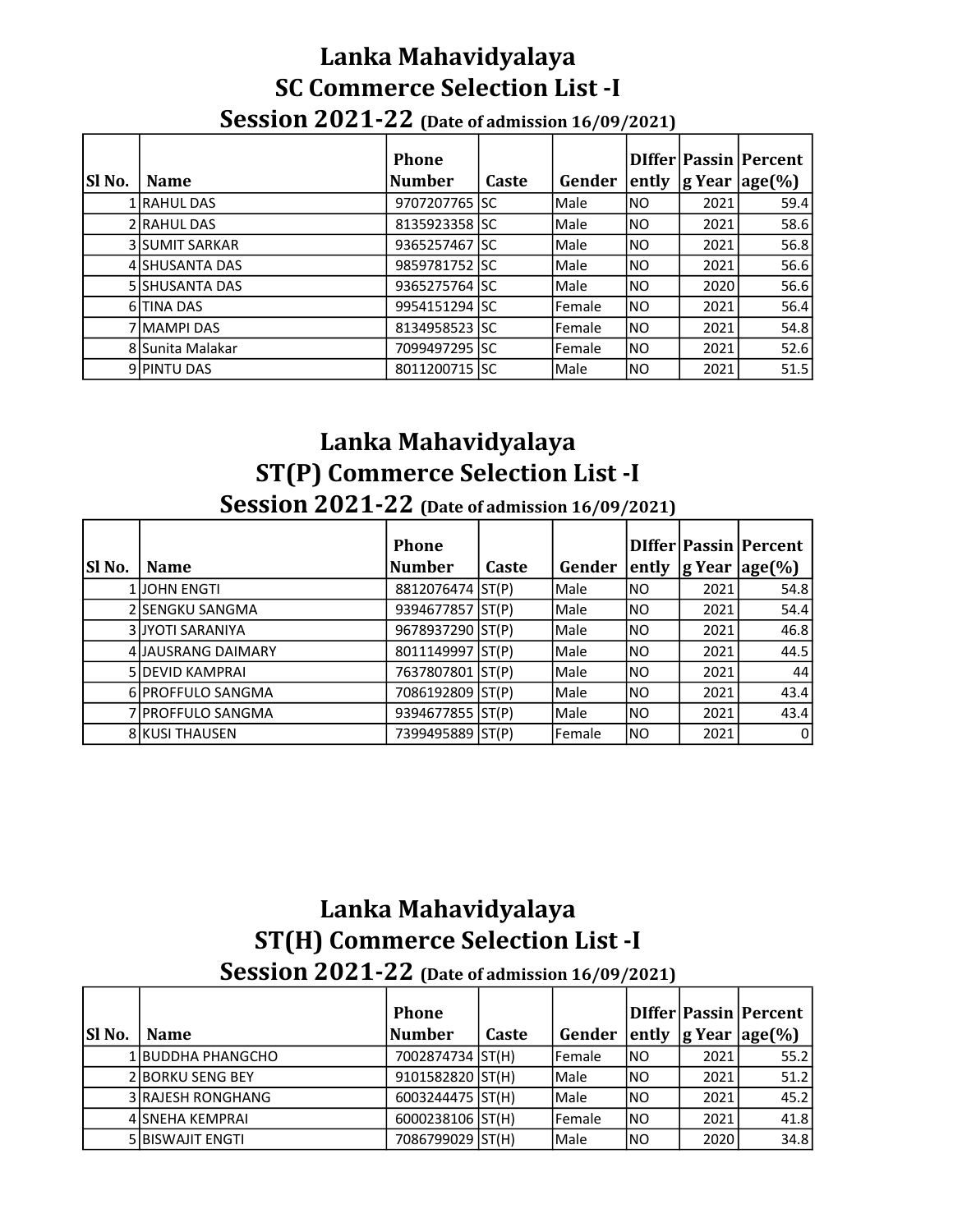### Session 2021-22 (Date of admission 16/09/2021) Lanka Mahavidyalaya Selection List -I againsest Quota

|        |                            | <b>Phone</b>       |       |                |       |      | DIffer   Passin   Percent |
|--------|----------------------------|--------------------|-------|----------------|-------|------|---------------------------|
| SI No. | <b>Name</b>                | <b>Number</b>      | Caste | Gender         | ently |      | $ g$ Year $ age(\%) $     |
|        | 1 MOHMMAD YAHYA BARBHUIYAN | 7002566452 GENERAL |       | Male           | INO   | 2021 | 59.6                      |
|        | 2 ISUMAN KALITA            | 9394677313 GENERAL |       | Male           | INO   | 2020 | 59.2                      |
|        | <b>3   SHADIN GHOSH</b>    | 9394216049 GENERAL |       | Male           | INO   | 2021 | 58.8                      |
|        | 4 BHASKAR DAS              |                    |       | Male           | INO   | 2021 | 58.2                      |
|        | <b>5 JOMKAR SINGH</b>      | 8402852970 GENERAL |       | Male           | INO   | 2021 | 58.2                      |
|        | <b>6 MAHAK BOTHRA</b>      | 8471994714 GENERAL |       | <b>IFemale</b> | INO.  | 2021 | 58 l                      |
|        | 7 IMORTUJA ALOM            | 6000915355 GENERAL |       | Male           | INO   | 2021 | <b>58</b>                 |
|        | <b>8 RANADHIR RAKSHIT</b>  | 6003347976 GENERAL |       | Male           | INO   | 2021 | 57.4                      |
|        | 9 JANJUM HUSSAIN           | 6001874658 GENERAL |       | Male           | INO   | 2021 | 57.2                      |
|        | 10 ABHISHEK KUMAR GUPTA    | 6001151947 GENERAL |       | Male           | INO   | 2021 | 57                        |
|        | 11 RAM SINGH QUARI         | 9954725396 GENERAL |       | Male           | INO   | 2021 | 56.8                      |